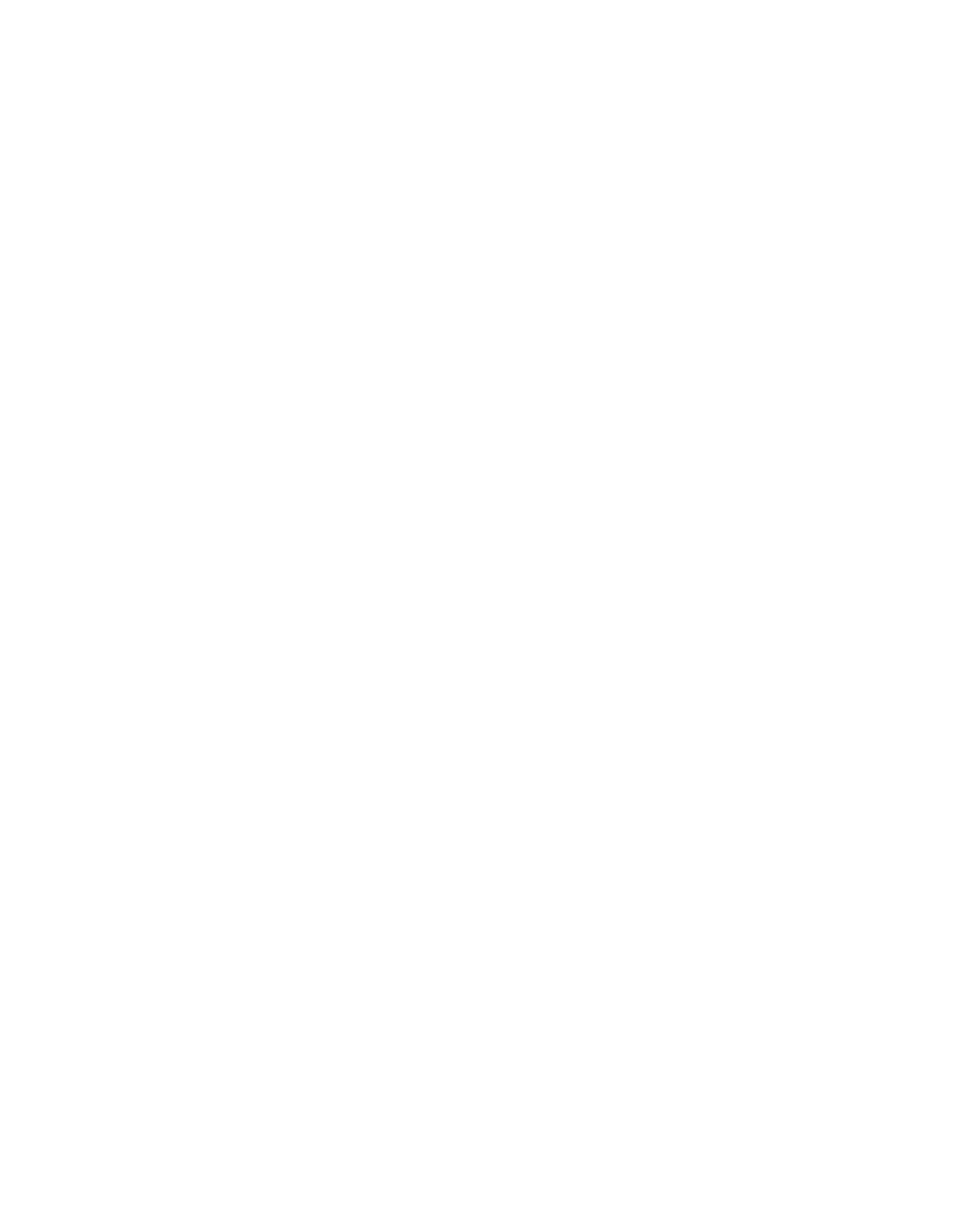## **Table of Contents**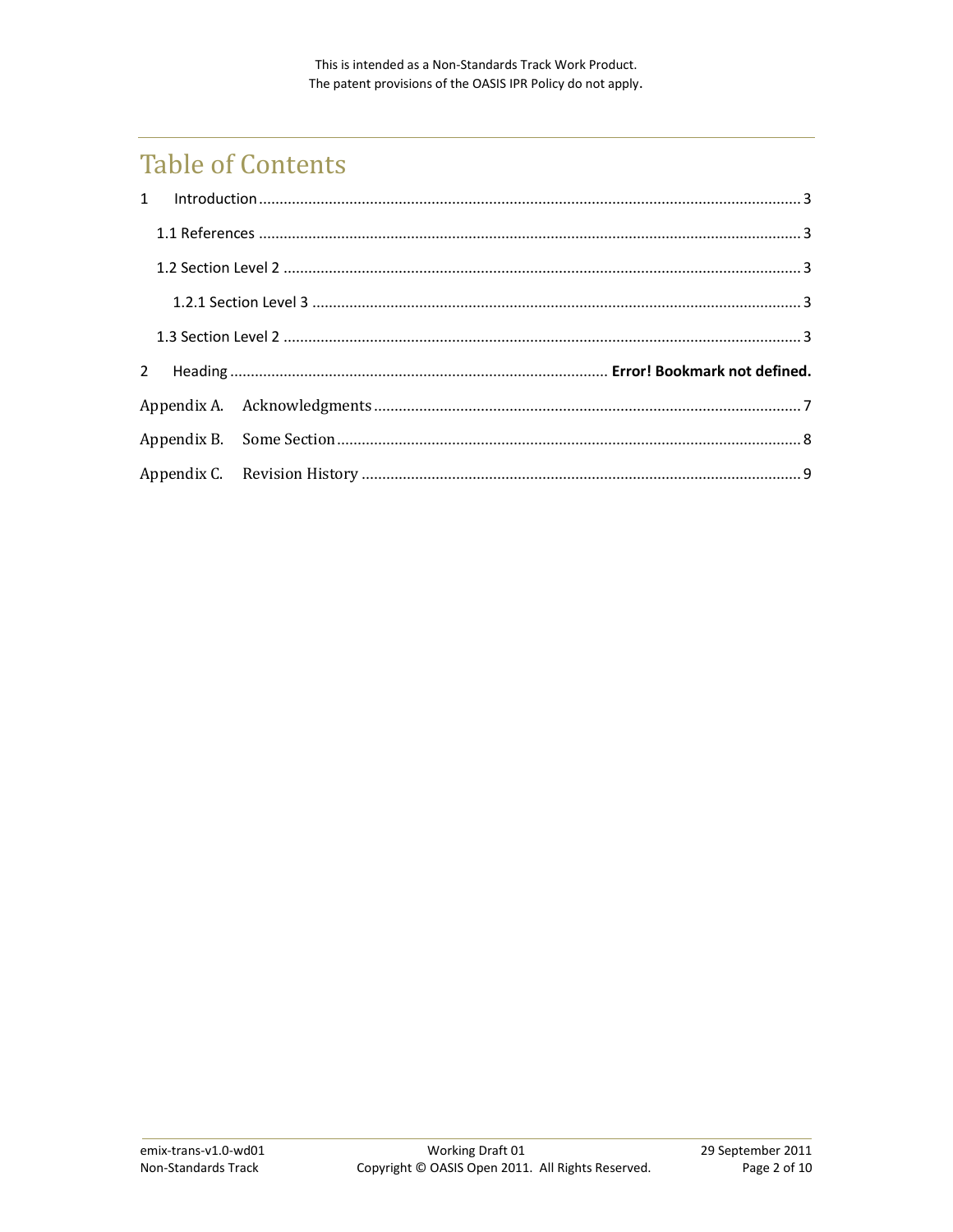## <span id="page-3-0"></span>1 Introduction

Type introductory text here.

### <span id="page-3-1"></span>1.1 References

**NOTE**: The proper format for citation of technical work produced by an OASIS TC (whether Standards Track or Non-Standards Track) is:

[Citation Label]

Work Produc[t title](http://docs.oasis-open.org/specGuidelines/ndr/namingDirectives.html#workProductName) (italicized). Approval date (DD Month YYYY). OASIS [Stage](http://docs.oasis-open.org/specGuidelines/ndr/namingDirectives.html#stage) Identifier and Revision [Number](http://docs.oasis-open.org/specGuidelines/ndr/namingDirectives.html#revision) (e.g., OASIS Committee Specification Draft 01). Principal URI [\(version-specific URI,](http://docs.oasis-open.org/specGuidelines/ndr/namingDirectives.html#this-version) e.g., with filename component: .../csd01/somespec-v1.0-csd01.html).

For example:

#### **[CAP-1.2]**

*Common Alerting Protocol Version 1.2*. 01 July 2010. OASIS Standard. [http://docs.oasis](http://docs.oasis-open.org/emergency/cap/v1.2/CAP-v1.2-os.html)[open.org/emergency/cap/v1.2/CAP-v1.2-os.html](http://docs.oasis-open.org/emergency/cap/v1.2/CAP-v1.2-os.html)

#### <span id="page-3-2"></span>1.2 Section Level 2

<span id="page-3-3"></span>1.2.1 Section Level 3

<span id="page-3-4"></span>1.3 Section Level 2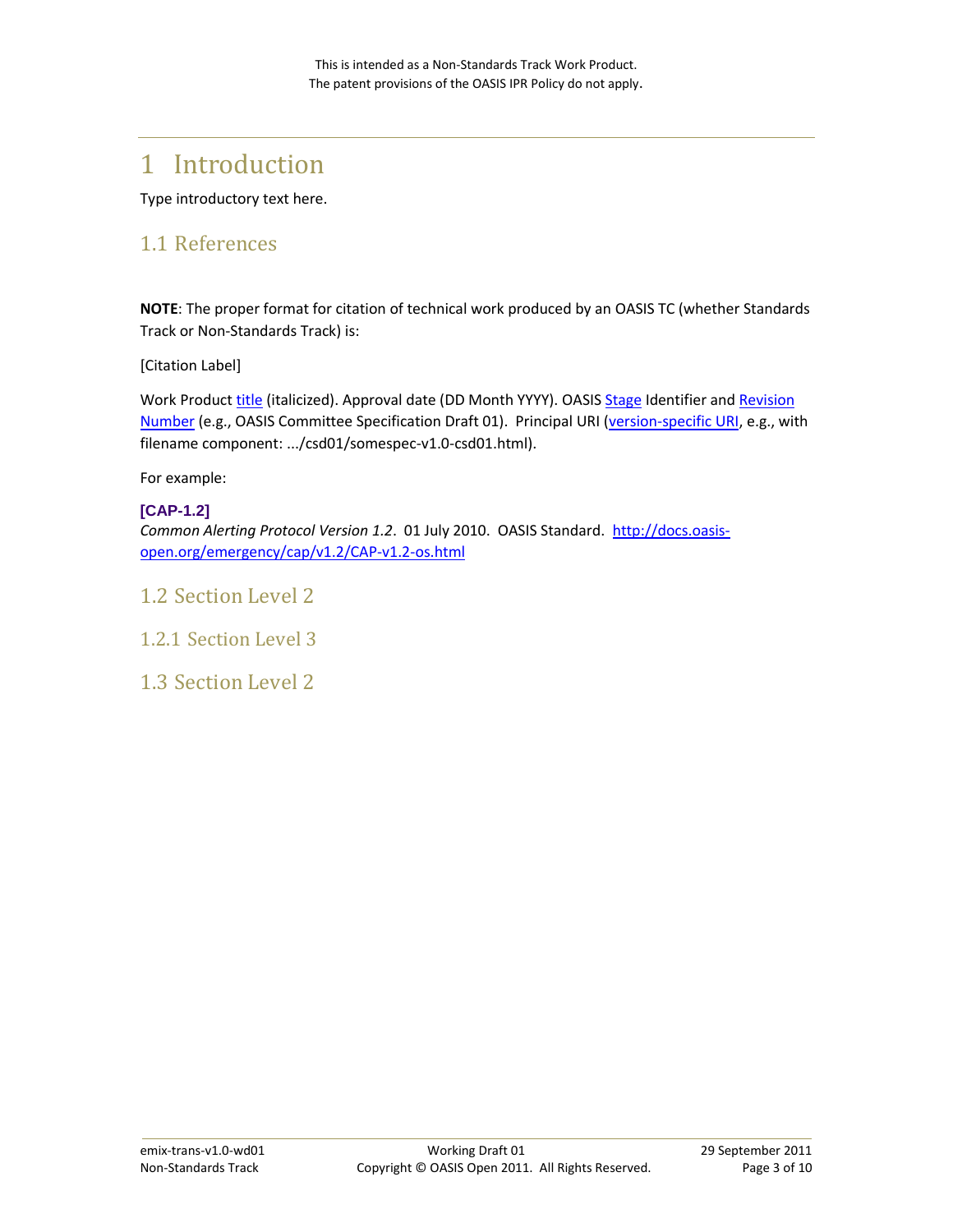## 2 What is Transactive Energy?

A *Transaction* is defined here as an exchange among entities of a product for a price. *Transactive Energy* is a business process that may result in transactions of energy. Transactive Energy is most useful in decentralized markets, but it has applications in centralized markets. Generator and load response characteristics are not information elements of Transactive Energy; rather, the current responsiveness of supply and usage to price is discovered through frequent priced tenders and transactions.

OASIS EMIX provides an information model for price and product communication for energy transactions. OASIS Energy Interop provides a set of transactive services to communicate EMIX price and product information for energy transactions among entities.

A few examples of Transactive Energy transactions are:

- 1. purchase of delivered electric energy by a retail customer at posted forward dynamic prices tendered by a regulated or competitive retailer (load serving entity)
- 2. forward and real time physical delivery of electric energy by a generator to a retailer at negotiated prices and quantities
- 3. energy futures contracts traded on a bid/ask exchange that are cash-settled against spot prices
- 4. forward and real time sale of energy by a micro grid to another micro grid at negotiated prices and quantities

Transactive Energy transactions are for either physically delivered energy or financial hedges, as illustrated the above list. Forward and real time transactions for physical delivery of energy are critical to grid reliability.

*Transactive Control* is a term defined by others that applies to dispatch-like transactions based on explicit customer or generator response characteristics such as bid curves and ramp rates<sup>1</sup>. Eventbased demand response and system operator dispatch markets are examples of Transactive Control even though a transaction with a price and quantity may result. The REC / VEN flow of control approach<sup>2</sup> is also an expression of Transactive Control. This note is focused on Transactive Energy; Transactive Control is not otherwise addressed in this note. Transactive Energy and Transactive Control can coexist in markets; EMIX and Energy Interop provide information models and services for both.

TeMIX (Transactive Energy Information Exchange) is a profile of Transactive Energy supporting automated transactions. EMIX Note XX focuses on TeMIX.

 1 Hammerstrom, DJ, et al, "Standardization of a Hierarchical Transactive Control System", in the Proceedings of Grid-Interop 2009, November 2009, Denver, CO, pp 35 -

<sup>41.</sup> [http://www.gridwiseac.org/pdfs/forum\\_papers09/don-business.pdf](http://www.gridwiseac.org/pdfs/forum_papers09/don-business.pdf)

<sup>2</sup> *Concepts to Enable Advancement of Distributed Energy Resources: White Paper on DER*. EPRI, Palo Alto,  $CA: 2010. 1020432$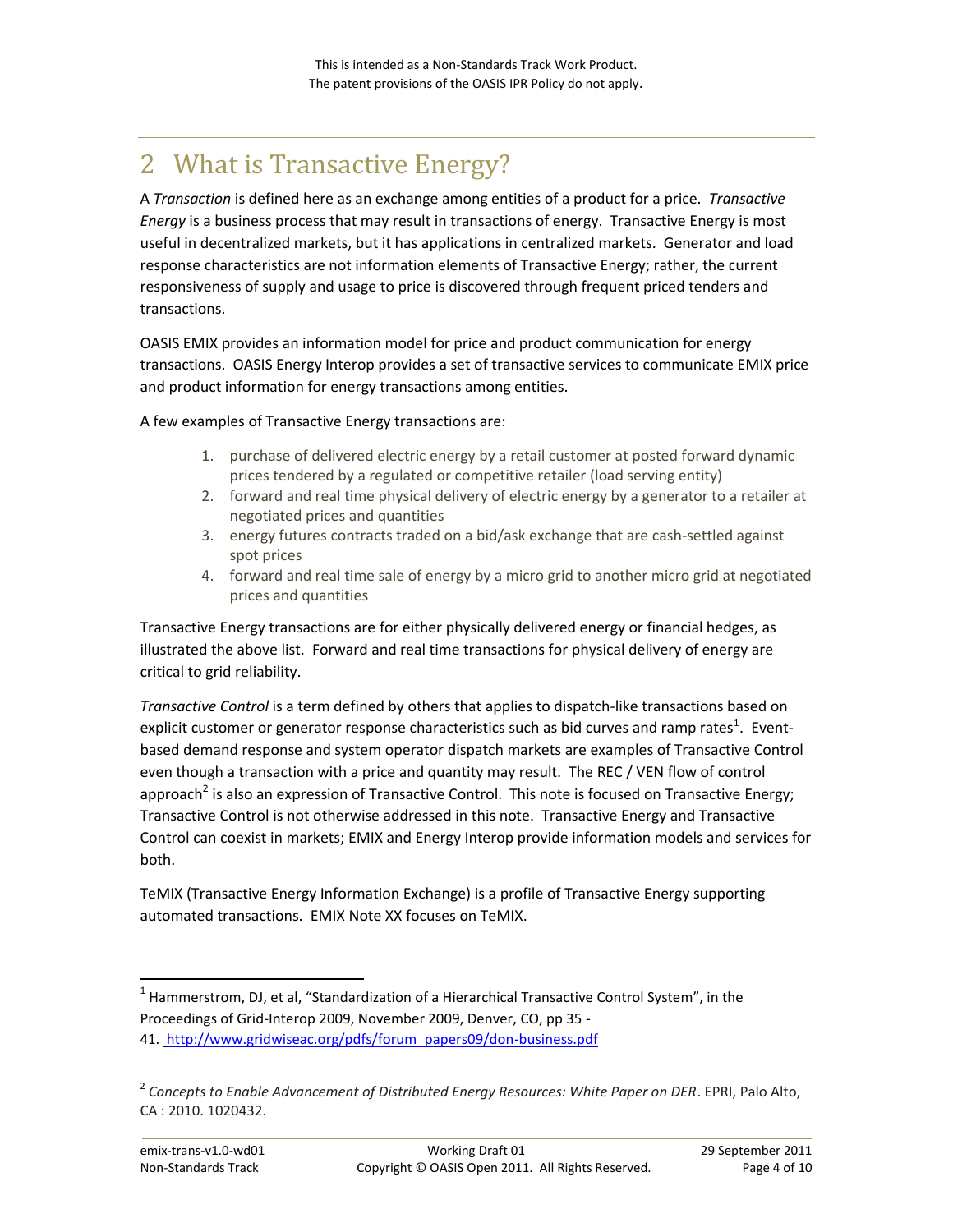## 3 Transactive Energy Forward Transactions and Positions

Transactive Energy uses forward energy transactions to accumulate forward positions. If the transactions and positions are financial then the final position must be financially balanced to zero. If the forward transactions are for delivery, differences between the forward positions and metered delivery are settled by real-time transactions. Figure 1 illustrates such a sequence of forward transactions and positions for delivery. In some markets, the forward transactions may be with several different counterparties.



**FIGURE 1: ILLUSTRATIVE SEQUENCE OF FORWARD AND REAL TIME TRANSACTIONS**

### 4 Transactive Energy Standard Terms and Market Context

The EMIX information model for Transactive Energy products and prices describes (1) quantities of energy in each of one or more designated intervals of time transacted at a defined location on the grid and (2) the price of the energy transaction.

Standard Terms in EMIX are typically used to describe the duration of the interval, currency, and other information. These Standard Terms are referred to as the Market Context for a Transaction. Information elements that vary by transaction such as quantity, price, start time and location are described in the payload for a transactive service.

### 5 Transactive State

EMIX uses Transactive State to qualify the information model for Transactive Energy products and prices as illustrated in Figure 2 below.



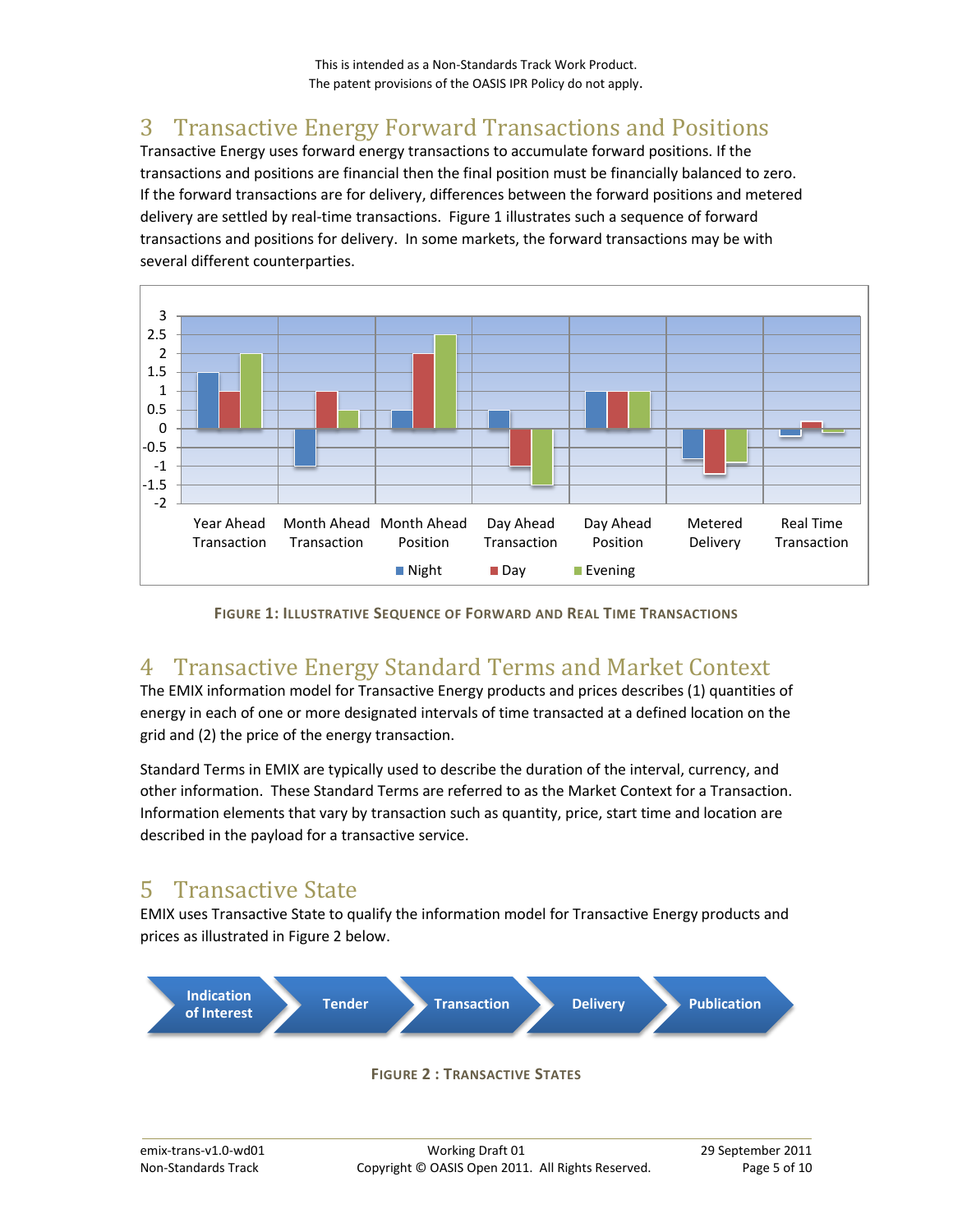Five transactive states are used by Transactive Energy<sup>3</sup>. The information model for a Transaction is an EMIX price and product description. A Tender is a bid or offer for a Transaction with an expiration time. An Indication of Interest is non-binding and may be (1) a request for a Tender, (2) a forecast of usage by a buyer, or (3) a forecast of price by a seller. Delivery is the metered quantity delivered. Publication artifacts include prices, quantities, costs, or revenues, but a Publication is not a Tender. Some Transactive states may not be used in given interactions and markets.

### 6 Transactive Transport

EMIX Transactions for Transport (transmission and distribution) have the same basic information model and transactive services as EMIX transactions for energy. All EMIX energy transactions have a location specified by an EMIX interface. For Transport, the EMIX Interface specifies a pair of locations. EMIX makes no assumptions on how transport transactions prices are determined.

### 7 Transactive Options

EMIX provides an information model for Options on Transactive Energy and Transport products. An Option provides its holder a right to either purchase or sell energy or transport at a strike price. Options can be used to limit the price of energy or transport for risk management, to transact ancillary services, or to facilitate the commitment of distributed generators.

 $\overline{a}$ 

 $3$  EMIX also defines Exercise and Transport Commitment as Transactive States which are actions rather than states and should likely be deleted in future versions of EMIX.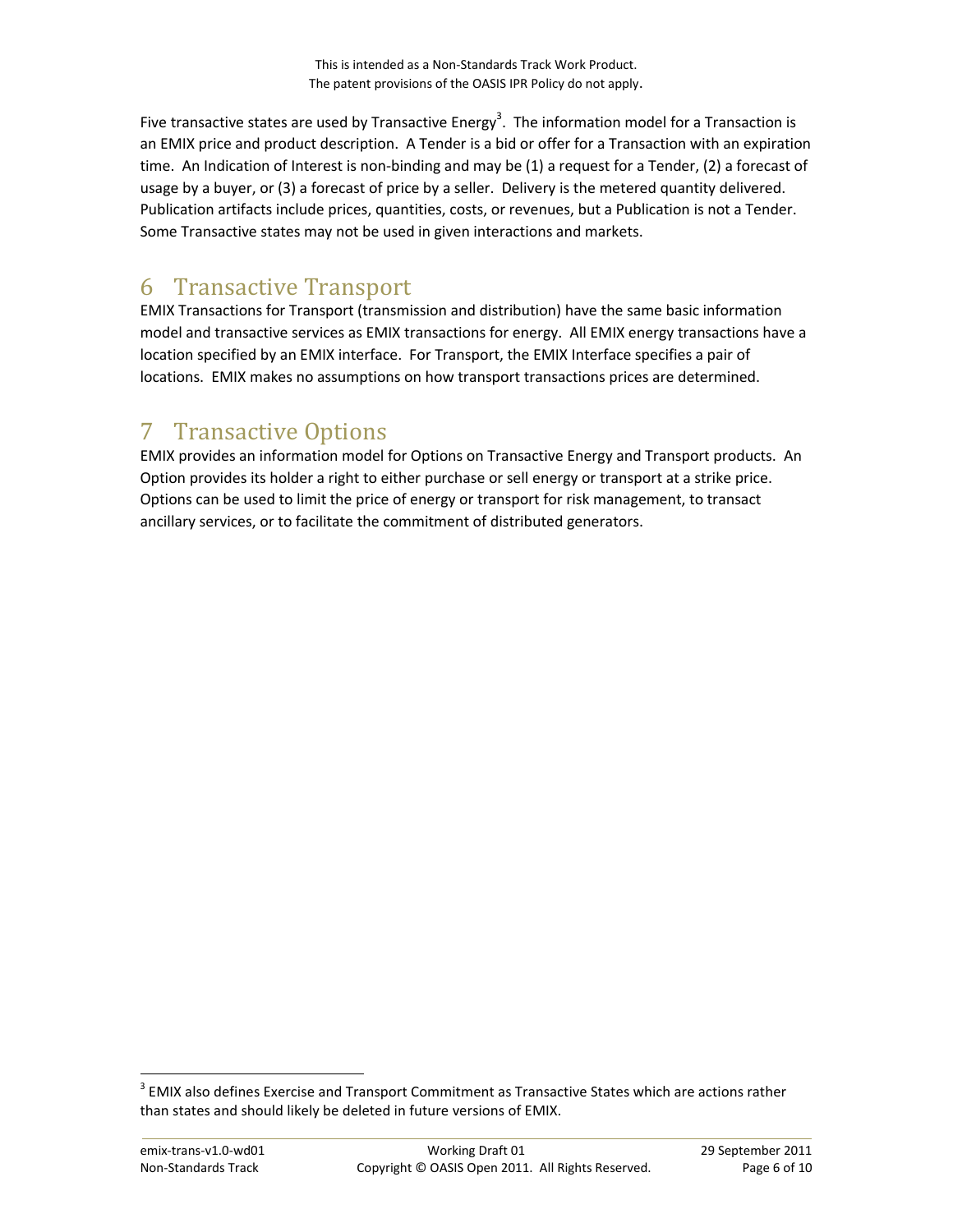## <span id="page-7-0"></span>Appendix A. Acknowledgments

The following individuals have participated in the creation of this specification and are gratefully acknowledged:

Participants:

[Participant Name, Affiliation | Individual Member] [Participant Name, Affiliation | Individual Member]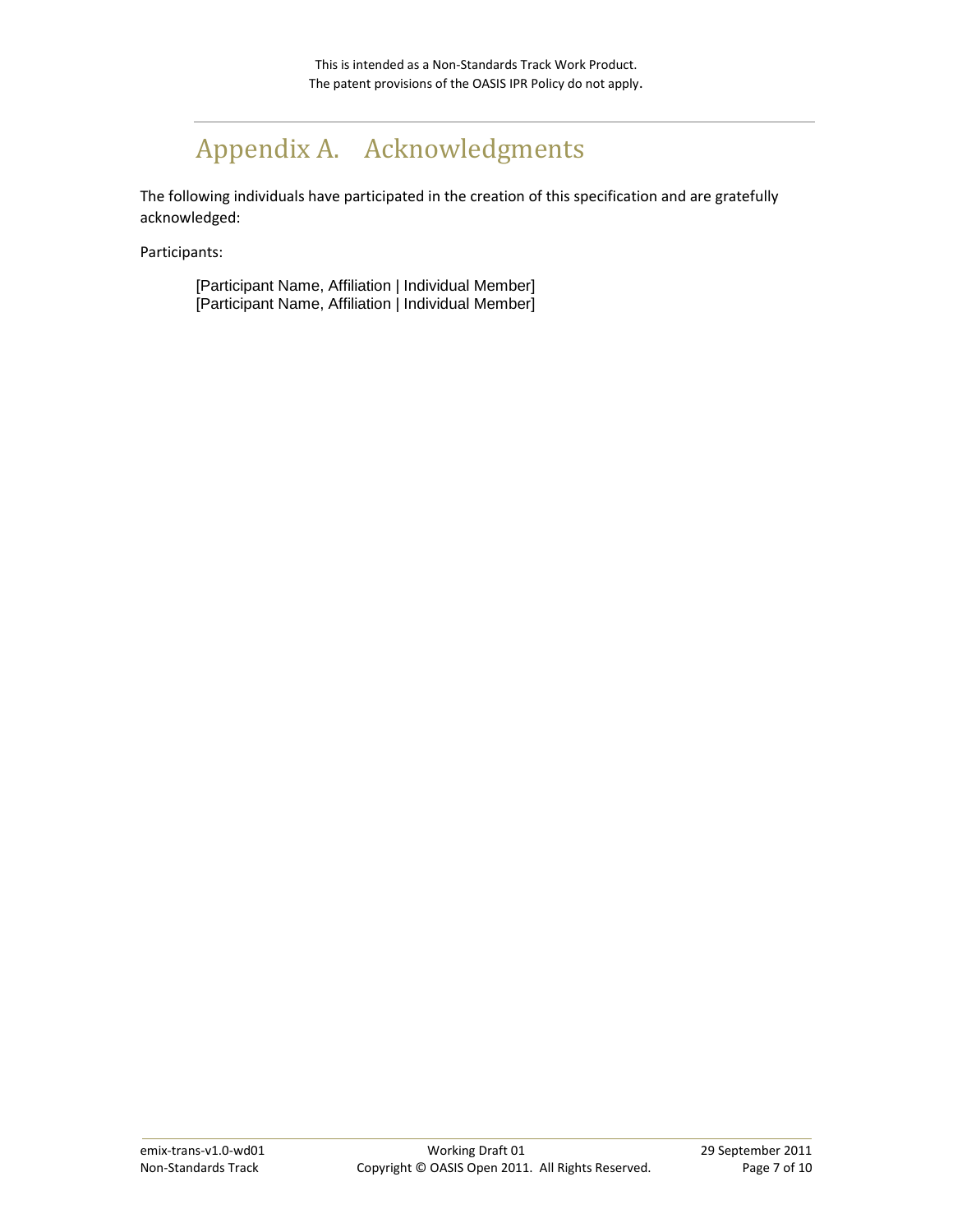## <span id="page-8-0"></span>Appendix B. Some Section